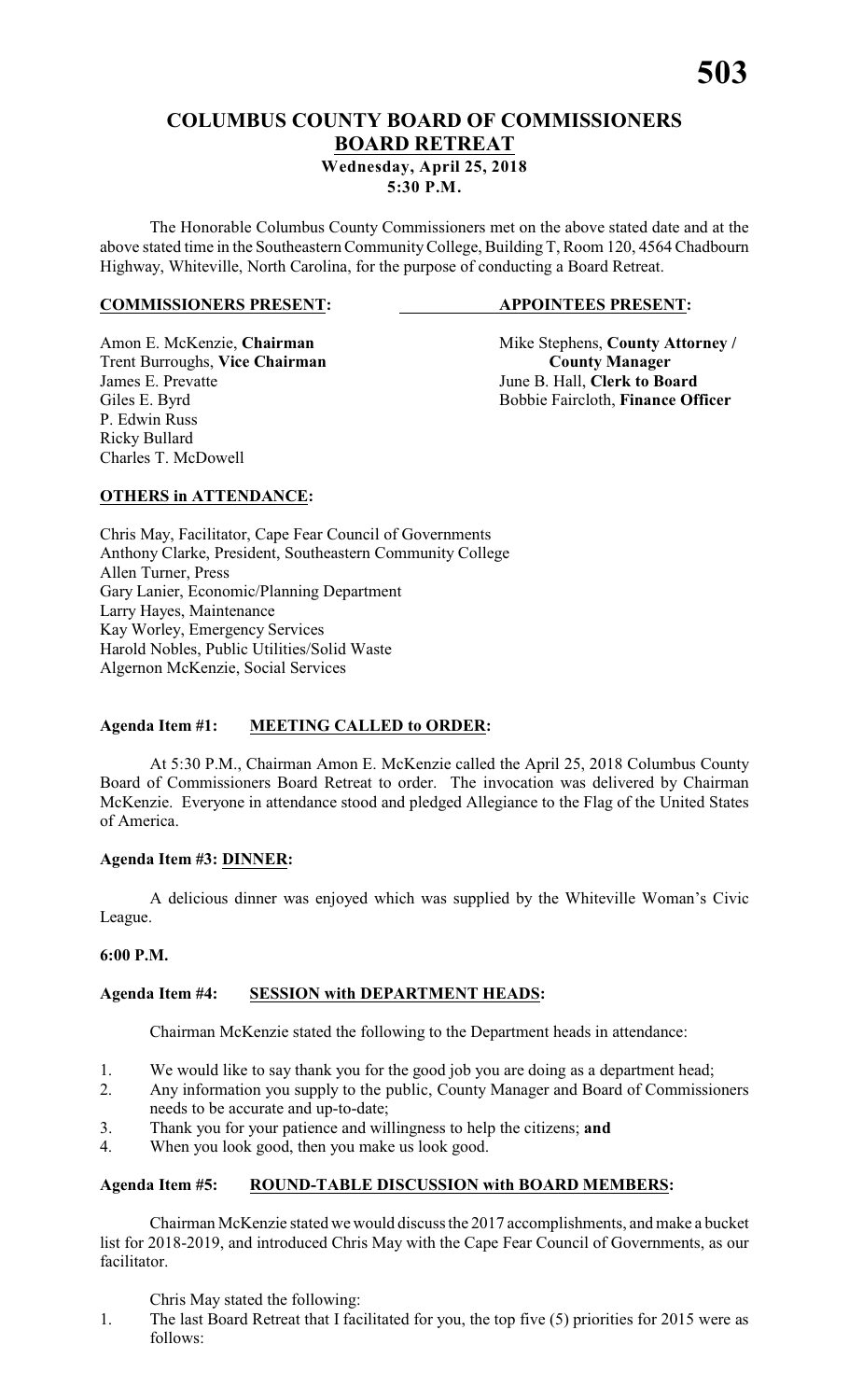|    | <b>PRIORITY#</b> | <b>DETAILS</b>                                                                               | VOTES |
|----|------------------|----------------------------------------------------------------------------------------------|-------|
|    |                  | Increase jobs and economic development                                                       |       |
|    |                  | School Cost (Building and Infrastructure)                                                    |       |
|    |                  | Expand water, natural gas and sewer                                                          |       |
|    |                  | Second phase of salary implementation w/tweaking                                             |       |
|    |                  | County Wellness Program and Recreation Improvements                                          |       |
| 2. |                  | The Department Heads have submitted a list of items that need attention, but due to the time |       |
|    |                  | we have allotted, there will not be enough time to go through all of the lists;              |       |

- 3. At a later date, we may schedule more time to do a strategic list;
- 4. We will now do a bucket list for 2018-2019, and then when we finish, we will vote on the top five (5) items; **and**
- 5. This will be an open format.

| <b>BUCKET LIST FOR 2018-2019</b> |                                                                                                                          |  |  |  |  |
|----------------------------------|--------------------------------------------------------------------------------------------------------------------------|--|--|--|--|
| <b>ITEM#</b>                     | <b>ITEM DETAILS</b>                                                                                                      |  |  |  |  |
| 1                                | School Funding (both internal and external)                                                                              |  |  |  |  |
| 2                                | Continue to assess merger of the two (2) school systems                                                                  |  |  |  |  |
| 3                                | Seek 1/4 cent sales tax                                                                                                  |  |  |  |  |
| 4                                | Continue to improve water infrastructure                                                                                 |  |  |  |  |
| 5                                | Consider suitable sewage throughout the County for Economic Development                                                  |  |  |  |  |
| 6                                | Expand natural gas (County to push for this)<br>(Schools, hospitals, businesses *Legislative support*)                   |  |  |  |  |
| 7                                | Complete rail to port                                                                                                    |  |  |  |  |
| 8                                | Study salaries - Create comparable salary based on regional average<br>*Implement 2016 study and consider creating steps |  |  |  |  |
| 9                                | Facility assessment<br>-prioritize worst to the best<br>-determine what ends to be done (first long-range plan)          |  |  |  |  |
| 10<br>11                         | Assess renovation of old jail<br>Control Rx - Opioid Crisis<br>-recruit medical providers<br>-jail diversion program     |  |  |  |  |
| 12                               | Seek funding for Historic Courthouse                                                                                     |  |  |  |  |

#### **7:17 P.M. Five (5) Minute Recess**

#### **7:23 P.M. BOARD RETREAT RESUMED**

 Ways to draw business from Highway 410 from the heavy traffic Consider storm water swells and ditches to control water Go paperless - use I-Pads **(Delete) Receive previous retreat materials ahead of time next up** County maintenance garage to repair vehicles and equipment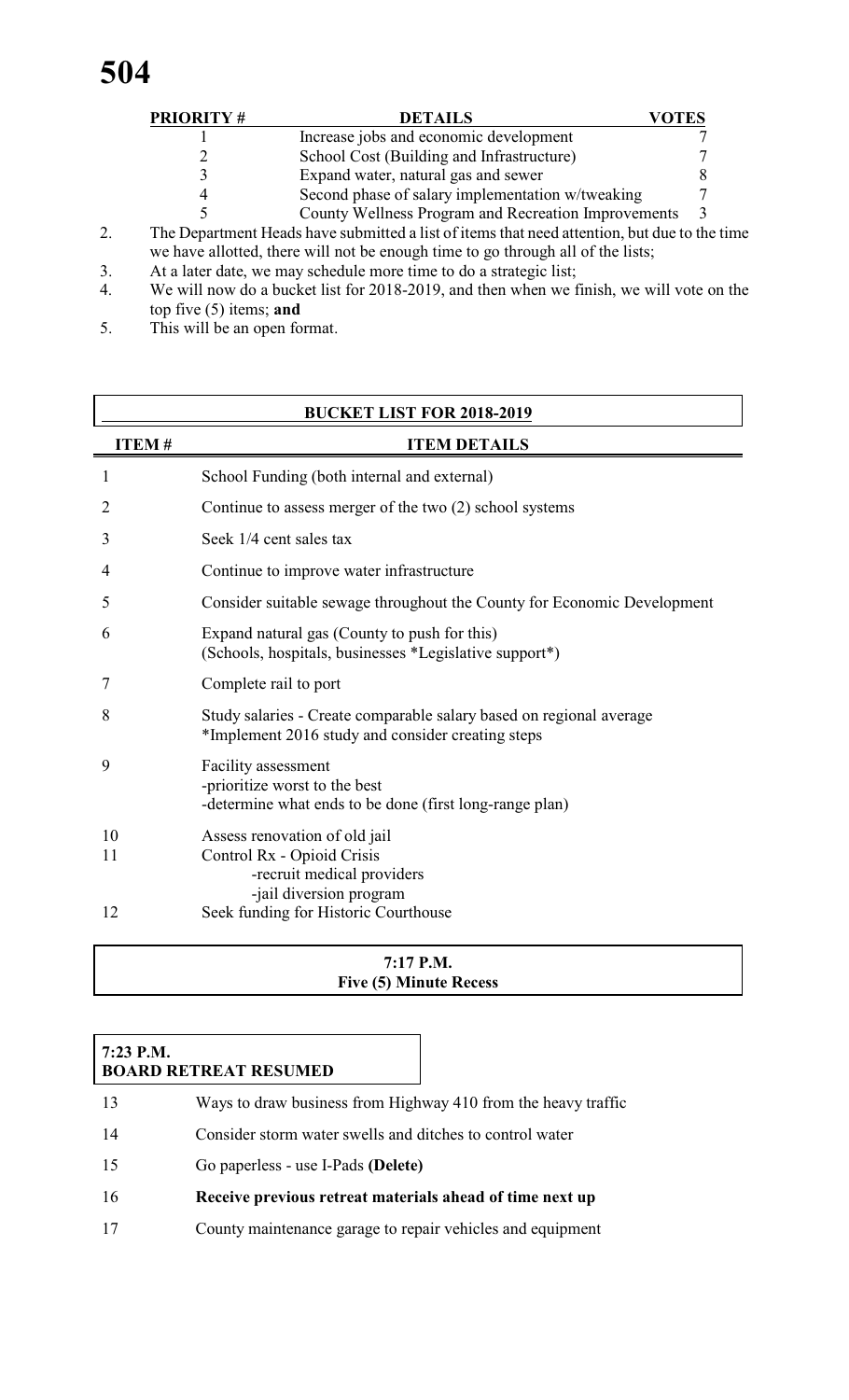| <b>ITEM NUMBER</b> | <b>TOTAL VOTES</b> |
|--------------------|--------------------|
| $\mathbf{1}$       | $\overline{7}$     |
| 2-combine with 1   | $--$               |
| 3-combine with 1   |                    |
| $\overline{4}$     | $\mathfrak{Z}$     |
| 5                  | $\mathbf{1}$       |
| 6                  | $\mathfrak{Z}$     |
| $\overline{7}$     | $\overline{4}$     |
| 8                  | $\overline{4}$     |
| 9                  | $\mathfrak{Z}$     |
| 10-combine with 9  | ---                |
| <sup>11</sup>      | $\overline{4}$     |
| 12-combine with 9  | $- - -$            |
| 13                 | $\mathbf{1}$       |
| 14                 | $\mathbf{1}$       |
| 15-delete          |                    |
| 16                 | $- - -$            |
| 17                 | $\mathfrak{Z}$     |

### **VOTE for PRIORITIES**

# **TOP FIVE (5) PRIORITIES:**

| <b>PRIORITY#</b> | <b>ITEM</b>                                                                            | VOTES |
|------------------|----------------------------------------------------------------------------------------|-------|
|                  | School funding (both internal and external <b>-and-</b><br>(3) Seek 1/4 cent sales tax |       |
|                  | Complete rail to port                                                                  |       |
|                  | Create comparable salary based on regional average                                     |       |
|                  | Control Rx opioid crisis<br>-Recruit medical providers<br>-Jail Diversion Program      |       |
|                  | Vote conducted for the tied four (4) items with a 3 vote                               |       |

After additional discussion was conducted, the top five (5) priorities were as follows:

| <b>PRIORITY#</b> | ITEM                                                                                   | ITEM #      |
|------------------|----------------------------------------------------------------------------------------|-------------|
|                  | School funding (both internal and external <b>-and-</b><br>(3) Seek 1/4 cent sales tax | $1 - 2 - 3$ |
|                  | County maintenance garage to repair vehicles and equipment                             | 17          |
|                  | Complete rail to port                                                                  |             |
|                  | Create comparable salary based on regional average                                     | 8           |
|                  | Control Rx opioid crisis<br>-Recruit medical providers<br>-Jail Diversion Program      | 11          |